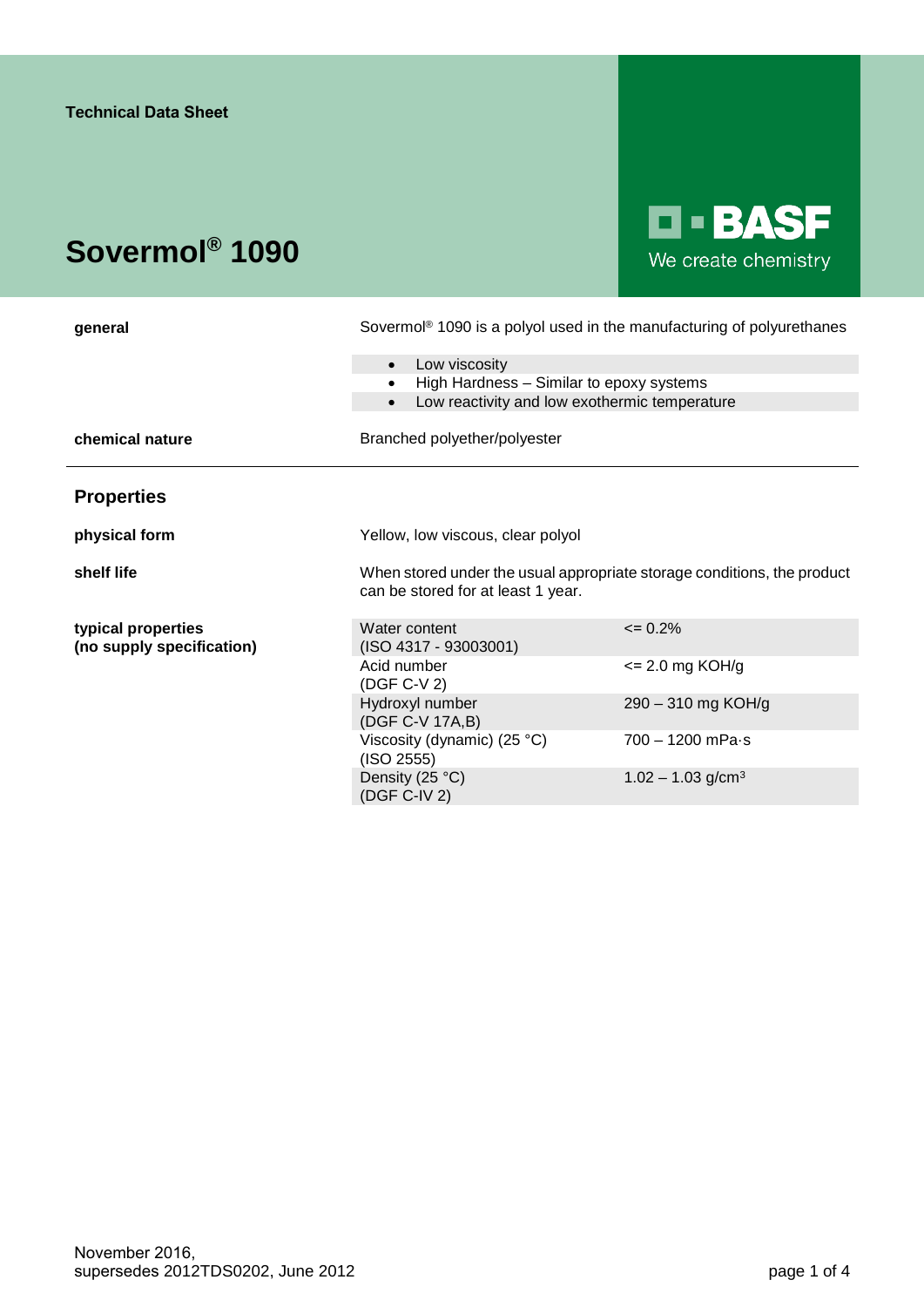| <b>Application</b>             |                                                                                                                                                                    |    |
|--------------------------------|--------------------------------------------------------------------------------------------------------------------------------------------------------------------|----|
|                                | In combination with Polymer MDI Sovermol <sup>®</sup> 1090 can be used for the<br>production of 2-pack PU coating, casting materials and also 2-pack<br>adhesives. |    |
| <b>Application example</b>     | 100 g Sovermol <sup>®</sup> 1090                                                                                                                                   |    |
| (without filler)               | 5 g Zeolith paste                                                                                                                                                  |    |
|                                | 73 g Polymer MDI*                                                                                                                                                  |    |
|                                |                                                                                                                                                                    |    |
|                                | *e.g. Lupranate M 20 S - BASF Polyurethanes                                                                                                                        |    |
|                                |                                                                                                                                                                    |    |
|                                |                                                                                                                                                                    |    |
|                                | Gel time at 23°C approx. 91 min (30g mass).                                                                                                                        |    |
| Shore hardness (ISO 868)       | A                                                                                                                                                                  | D  |
| (storage/room temperature)     |                                                                                                                                                                    |    |
|                                |                                                                                                                                                                    |    |
|                                |                                                                                                                                                                    |    |
|                                |                                                                                                                                                                    | 71 |
| after 1 day<br>after 2 days    |                                                                                                                                                                    | 80 |
| after 3 days                   |                                                                                                                                                                    | 85 |
| after 7 days                   |                                                                                                                                                                    | 86 |
| after 14 days<br>after 28 days |                                                                                                                                                                    | 87 |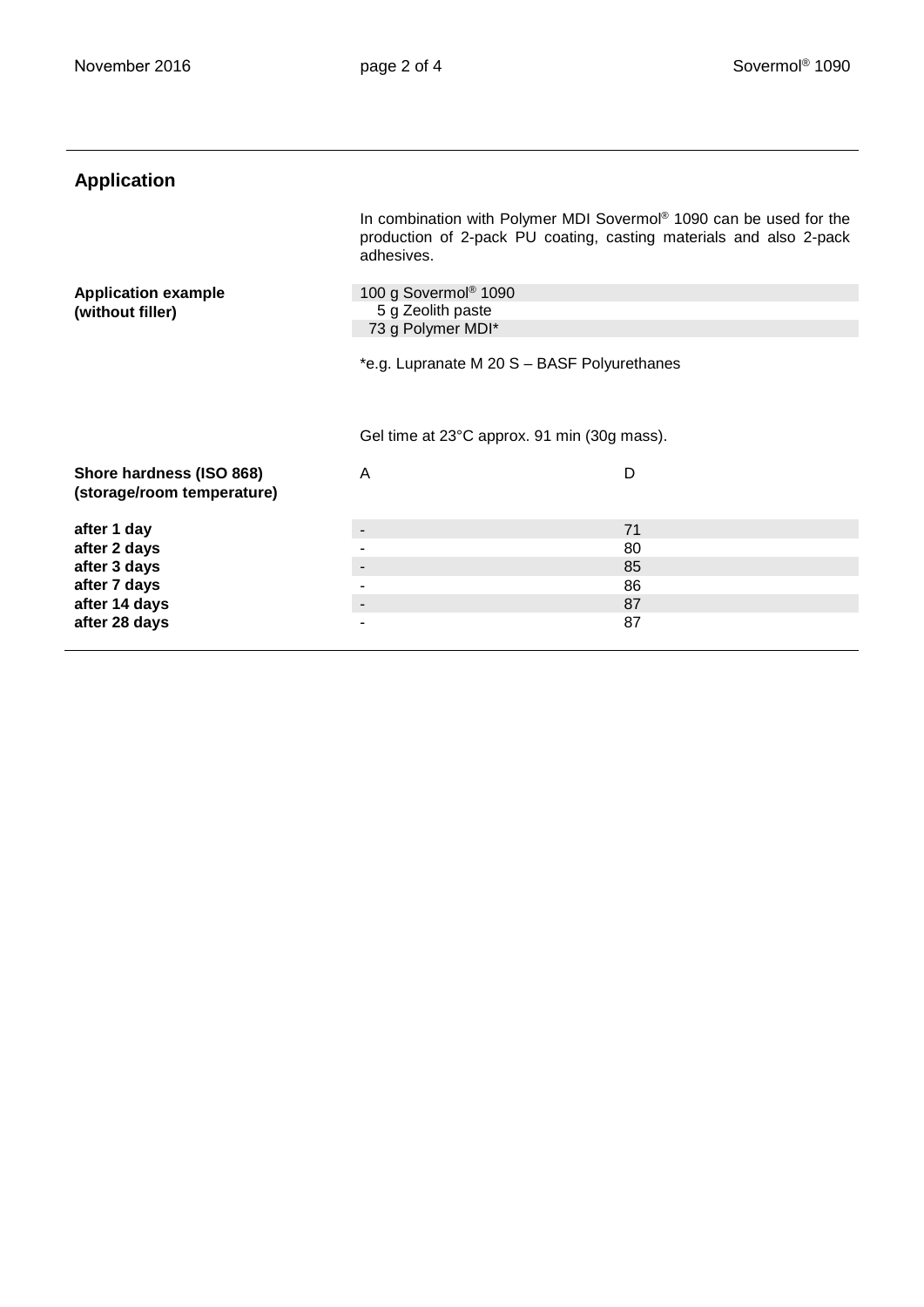## **Technical Data**

## **Sovermol® 1090 in combination with**

**Polymer MDI\***

### **Shore D hardness RT (ISO 868)**

| after 1 day                             | 71     |
|-----------------------------------------|--------|
| after 2 days                            | 80     |
| after 3 days                            | 85     |
| after 7 days                            | 86     |
| after 14 days                           | 87     |
| after 28 days                           | 87     |
| <b>Mixing ratio</b>                     | 100:73 |
| <b>Geltime in hours Coesfield</b>       | 01:31  |
| Tensile strength in MPa                 | 34     |
| (ISO 527-3 Typ5))                       |        |
| <b>Elongation in %</b>                  | 4      |
| (ISO 527-3 Typ5)                        |        |
| Tear resistance in N/mm                 | 16     |
| $(ISO 34-1)$                            |        |
| Bending strength in MPa                 |        |
| (DIN EN ISO 178)                        |        |
| Impact resistance in mJ/mm <sup>2</sup> |        |
| (DIN 53453)                             |        |
|                                         |        |

\* e.g. Lupranat M 20 S, BASF Polyurethanes